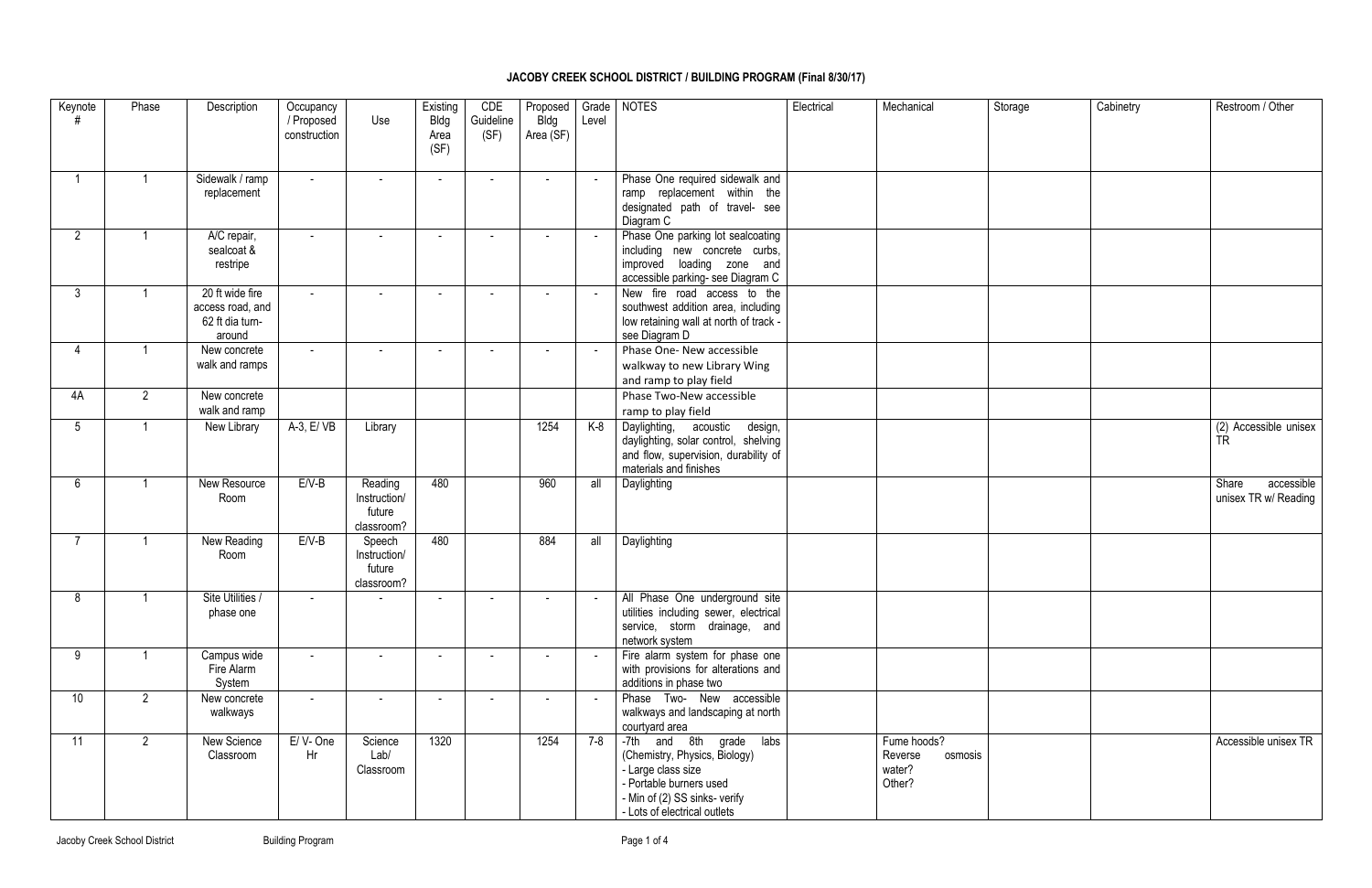| Keynote | Phase          | Description                            | Occupancy<br>/ Proposed<br>construction | Use             | Existing<br><b>Bldg</b><br>Area<br>(SF) | CDE<br>Guideline<br>(SF) | Proposed   Grade<br><b>Bldg</b><br>Area (SF) | Level  | <b>NOTES</b>                                                                                                                                                                                                                                                                                                                                                                                                                                                      | Electrical | Mechanical | Storage | Cabinetry               | Restroom / Other             |
|---------|----------------|----------------------------------------|-----------------------------------------|-----------------|-----------------------------------------|--------------------------|----------------------------------------------|--------|-------------------------------------------------------------------------------------------------------------------------------------------------------------------------------------------------------------------------------------------------------------------------------------------------------------------------------------------------------------------------------------------------------------------------------------------------------------------|------------|------------|---------|-------------------------|------------------------------|
|         |                |                                        |                                         |                 |                                         |                          |                                              |        | - Ventilation<br>- Eye wash and drench shower<br>- Metal chemical storage cabinets<br>- No formal science tables- prefer<br>perimeter plastic laminate counters<br>- verify<br>- Floor outlets @ (4) locations                                                                                                                                                                                                                                                    |            |            |         |                         |                              |
| 12      | $\overline{2}$ | New 6 <sup>th</sup> Grade<br>classroom | $E / V-B$                               | Classroom       | 960                                     | 960                      | 990                                          | 6th    | - New 6 <sup>th</sup> grade classroom. Typical<br>amenities @<br>classrooms:<br>Notification device, phone system,<br>storage cabinets, sliding dry<br>marker board system with LED<br>display inside, accessible work<br>stations, tackable wall board,<br>sinks, cubbies, and cabinetry                                                                                                                                                                         |            |            |         |                         |                              |
| 13      | $\overline{2}$ | New<br>Kindergarten<br>Classroom       | $E / V-B$                               | KG              |                                         |                          | 1254                                         | KG     | - Construct adjacent to existing<br>Kindergarten<br>classroom.<br>accessible classroom sinks with<br>bubbler.<br>- Restrooms<br>- Noise mitigation & location of<br>classroom is important.<br>- Storage cabinets needed (both<br>tall & low). Design of existing<br>cabinets<br>considered good.<br>- Carpeted flooring - typical with<br>VCT area @ sinks.<br>- More electrical outlets needed -<br>with (4) floor power / data outlets<br>@ classroom corners. |            |            |         |                         | (2) Accessible unisex<br>TR. |
| 14      | $\overline{2}$ | New Work Room                          | $E/V-B$                                 | Work room       |                                         |                          | 542                                          | Work   | New Work Room - south building<br>addition                                                                                                                                                                                                                                                                                                                                                                                                                        |            |            |         | Work counters, copiers, |                              |
| 15      | $\overline{2}$ | New Music/<br>Drama classroom          | $E/V-B$                                 | Music/<br>Drama |                                         |                          | 1225                                         | All    | Acoustics, entry, adjacencies,<br>practice rooms?, storage                                                                                                                                                                                                                                                                                                                                                                                                        |            |            |         |                         |                              |
| 16      | $\overline{2}$ | Sidewalk / ramp<br>replacement         | $\sim$                                  | $\sim$          | $\sim$                                  | $\sim$                   | $\sim$                                       | $\sim$ | Phase Two required sidewalk and<br>ramp replacement within the<br>designated path of travel- see<br>Diagram C                                                                                                                                                                                                                                                                                                                                                     |            |            |         |                         |                              |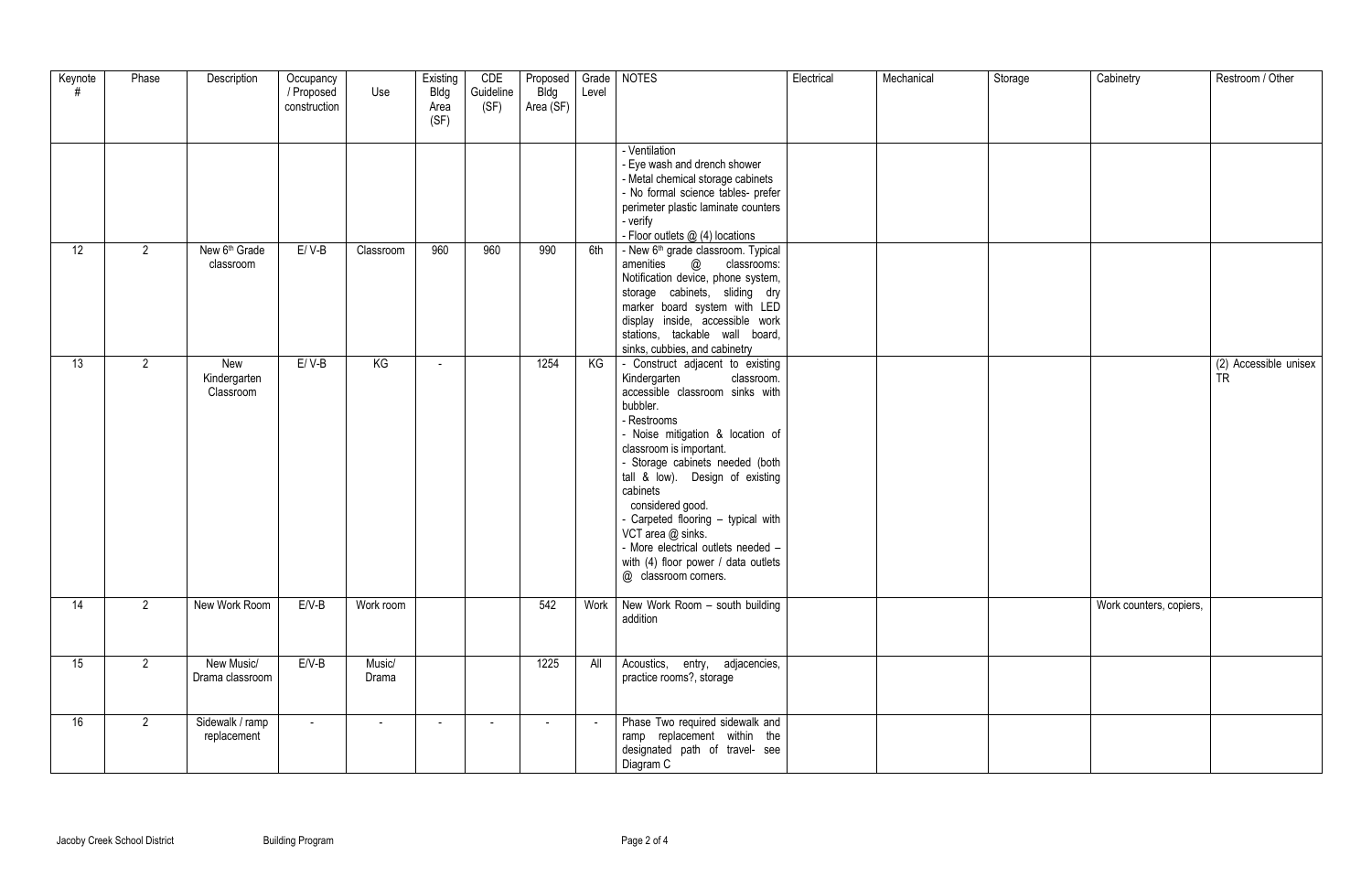| Keynote | Phase          | Description                                         | Occupancy<br>/ Proposed<br>construction | Use                      | Existing<br><b>Bldg</b><br>Area<br>(SF) | CDE<br>Guideline<br>(SF) | Proposed   Grade   NOTES<br><b>Bldg</b><br>Area (SF) | Level  |                                                                                                                                                                                                                                                                                                               | Electrical | Mechanical | Storage | Cabinetry | Restroom / Other                  |
|---------|----------------|-----------------------------------------------------|-----------------------------------------|--------------------------|-----------------------------------------|--------------------------|------------------------------------------------------|--------|---------------------------------------------------------------------------------------------------------------------------------------------------------------------------------------------------------------------------------------------------------------------------------------------------------------|------------|------------|---------|-----------|-----------------------------------|
| 17      | $\overline{2}$ | Site Utilities /<br>Phase two                       | $\sim$                                  | $\sim$                   | $\sim$                                  | $\sim$                   | $\sim$                                               | $\sim$ | All Phase Two underground site<br>utilities including sewer, electrical<br>service, storm drainage, and<br>network system                                                                                                                                                                                     |            |            |         |           |                                   |
| 18      | $\overline{2}$ | Re-roofing                                          | $\blacksquare$                          | $\overline{\phantom{a}}$ | $\sim$                                  | $\sim$                   |                                                      | $\sim$ | Re-roofing of main wing and Admin                                                                                                                                                                                                                                                                             |            |            |         |           |                                   |
| 19      | $\overline{2}$ | <b>Convert Work</b><br>Rm to<br>Breezeway &<br>TR's | $E/V-B$                                 |                          |                                         |                          |                                                      |        | New accessible staff restrooms<br>and Janitors room                                                                                                                                                                                                                                                           |            |            |         |           | (2) staff accessible<br>restrooms |
| 20      | $\overline{2}$ | Renovate<br>existing Student<br>TR's                | $E/V-B$                                 | Student<br>TR's          |                                         |                          |                                                      |        | Modify door clearance, replace<br>partitions and paint                                                                                                                                                                                                                                                        |            |            |         |           |                                   |
| 21      | $\overline{2}$ | <b>Expand Kitchen</b>                               |                                         |                          |                                         |                          |                                                      |        | Expand Kitchen into music room<br>area                                                                                                                                                                                                                                                                        |            |            |         |           |                                   |
| 22      | $\overline{2}$ | Portable<br>Removal & Site<br>Demolition            |                                         |                          |                                         |                          |                                                      |        | Evironmental<br>clearance<br>demolition and removal of portable<br>buildings, ramps and foundations                                                                                                                                                                                                           |            |            |         |           |                                   |
| 23      | $\overline{2}$ | New 4 <sup>th</sup> grade<br>classroom              | $E/V-B$                                 | classroom                |                                         |                          | 960                                                  |        | 4th   New $4th$ grade classroom at south  <br>building addition. Typical amenities<br>@ classrooms: Notification device,<br>phone system, storage cabinets,<br>sliding dry marker board system<br>with LED display inside, accessible<br>work stations, tackable wall board,<br>sinks, cubbies, and cabinetry |            |            |         |           |                                   |
| 24      | $\overline{2}$ | New Speech<br>Room                                  | $E/V-B$                                 |                          |                                         |                          | 418                                                  |        | New Speech Room at south<br>building addition                                                                                                                                                                                                                                                                 |            |            |         |           |                                   |
| 25      | $\overline{2}$ | Convert<br>classroom TK                             | $E/V-B$                                 |                          |                                         |                          | 960                                                  | TK     | TK classroom                                                                                                                                                                                                                                                                                                  |            |            |         |           |                                   |